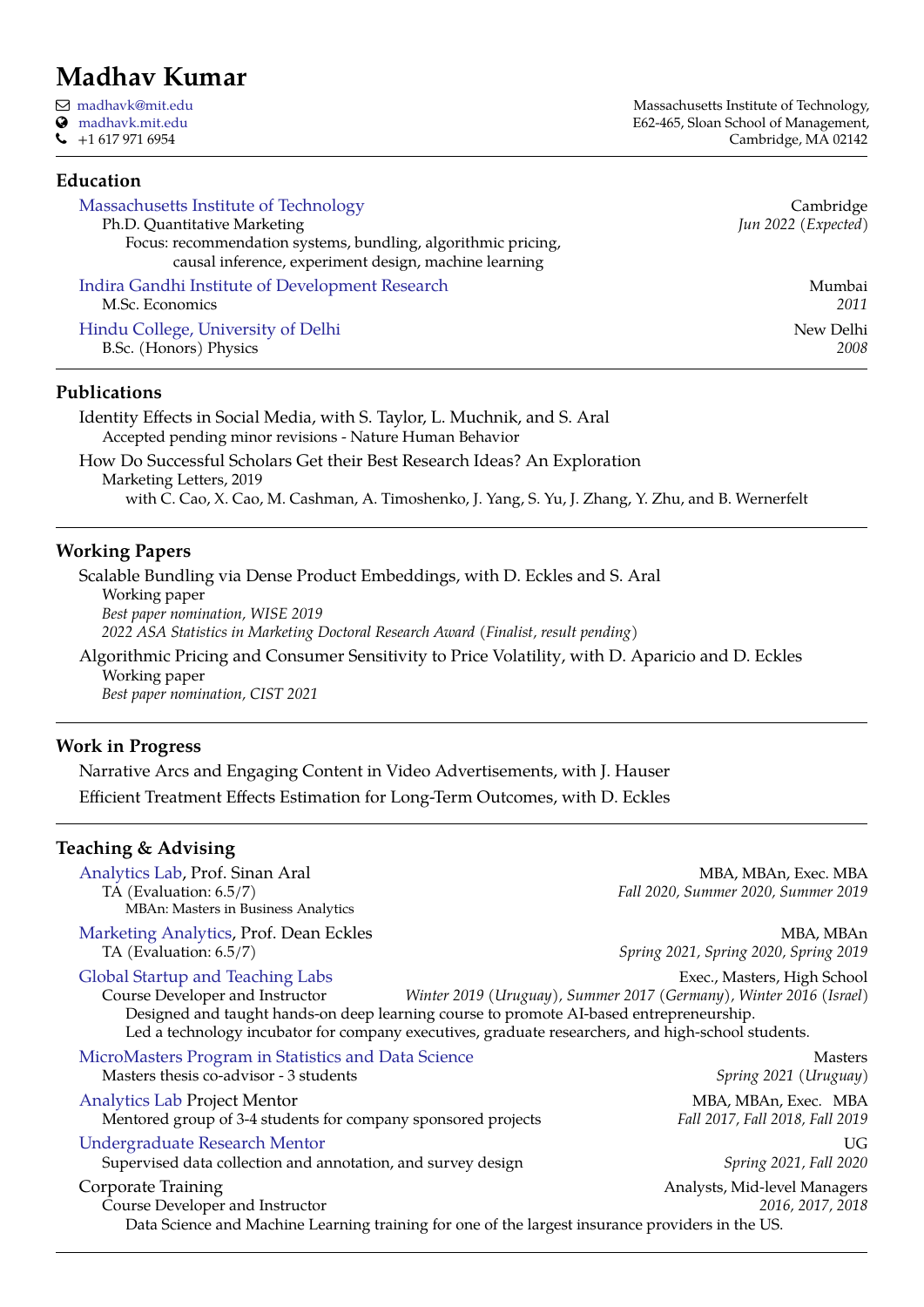# **Conferences & Seminars**

#### **Algorithmic Pricing and Consumer Sensitivity to Price Volatility**

- [CIST, LA, Oct 2021,](https://sites.google.com/view/cist2021/) *Best paper nomination*
- [ZEW ICT Conference,](https://www.zew.de/en/events-and-professional-training/detail/19th-zew-conference-on-the-economics-of-information-and-communication-technologies/3253) Jun 2021
- [ISMS Marketing Science Conference,](https://simon.rochester.edu/simon-events/ISMSconference2021) Jun 2021
- [Theory + Practice in Marketing,](http://theorypractice.org/) Jun 2021
- Marketing Research Seminar, MIT, May 2021
- Social Analytics Lab, MIT, Apr 2021
- CODE, MIT, Nov 2020

### **Scalable Bundling via Dense Product Embeddings**

- JSM, Aug 2022, *ASA Statistics in Marketing Doctoral Research Award (Finalist, result pending)*
- [WISE, Munich, Dec 2019,](http://wiseconf.org/) *Best paper nomination*
- Guest Lecture, Analytics Lab, MIT, Nov 2020
- Guest Lecture, Marketing Analytics, MIT, Mar 2020
- Social Analytics Lab, MIT, Nov 2019
- [AFE, University of Chicago,](https://economics.uchicago.edu/content/advances-field-experiments-2019) Sep 2019
- [ZEW ICT Conference, Mannheim,](https://www.zew.de/en/events-and-professional-training/detail/19th-zew-conference-on-the-economics-of-information-and-communication-technologies/3253) Jun 2019
- [Marketing Science,](http://www.stern.nyu.edu/experience-stern/about/departments-centers-initiatives/academic-departments/marketing/events/2019-isms-marketing-science-conference) Jun 2019
- [Transatlantic Doctoral Conference, LBS,](http://www.tadc-lbs.com/) May 2019
- Guest Lecture, Marketing Analytics, MIT, Mar 2019
- CODE, MIT, Oct 2018

## **Honors**

| <b>INFORMS Marketing Science Doctoral Consortium Fellow</b> | Jun 2021      |
|-------------------------------------------------------------|---------------|
| <b>AMA-Sheth Foundation Doctoral Consortium Fellow</b>      | Jun 2020      |
| Best paper nomination, WISE                                 | Dec 2019      |
| <b>INFORMS Marketing Science Doctoral Consortium Fellow</b> | Jun 2019      |
| NBER Digital Tutorial Fellow, Stanford                      | Mar 2019      |
| NBER Economics of AI, Fellow, Toronto                       | Sep 2018      |
| MIT Graduate Fellowship                                     | $2016 - 2022$ |
|                                                             |               |

# **Work Experience**

| <b>Microsoft Research</b><br>Ph.D. Summer Research Intern                                                 | May 2021 – Aug 2021  | Remote |
|-----------------------------------------------------------------------------------------------------------|----------------------|--------|
| Stitch Fix, Algorithms Team<br>Research Consultant                                                        | $Nov 2020 - Present$ | Remote |
| Stitch Fix, Algorithms Team<br>Ph.D. Summer Research Intern                                               | Jun 2020 - Aug 2020  | Remote |
| Centre for Advanced Financial Research and Learning (CAFRAL), Reserve Bank of India<br>Research Associate | Sep 2014 – Jun 2016  | Mumbai |
| <b>Fractal Analytics</b>                                                                                  | New York/Mumbai      |        |
| Data Scientist                                                                                            | Jun 2011 – Mar 2014  |        |
|                                                                                                           |                      |        |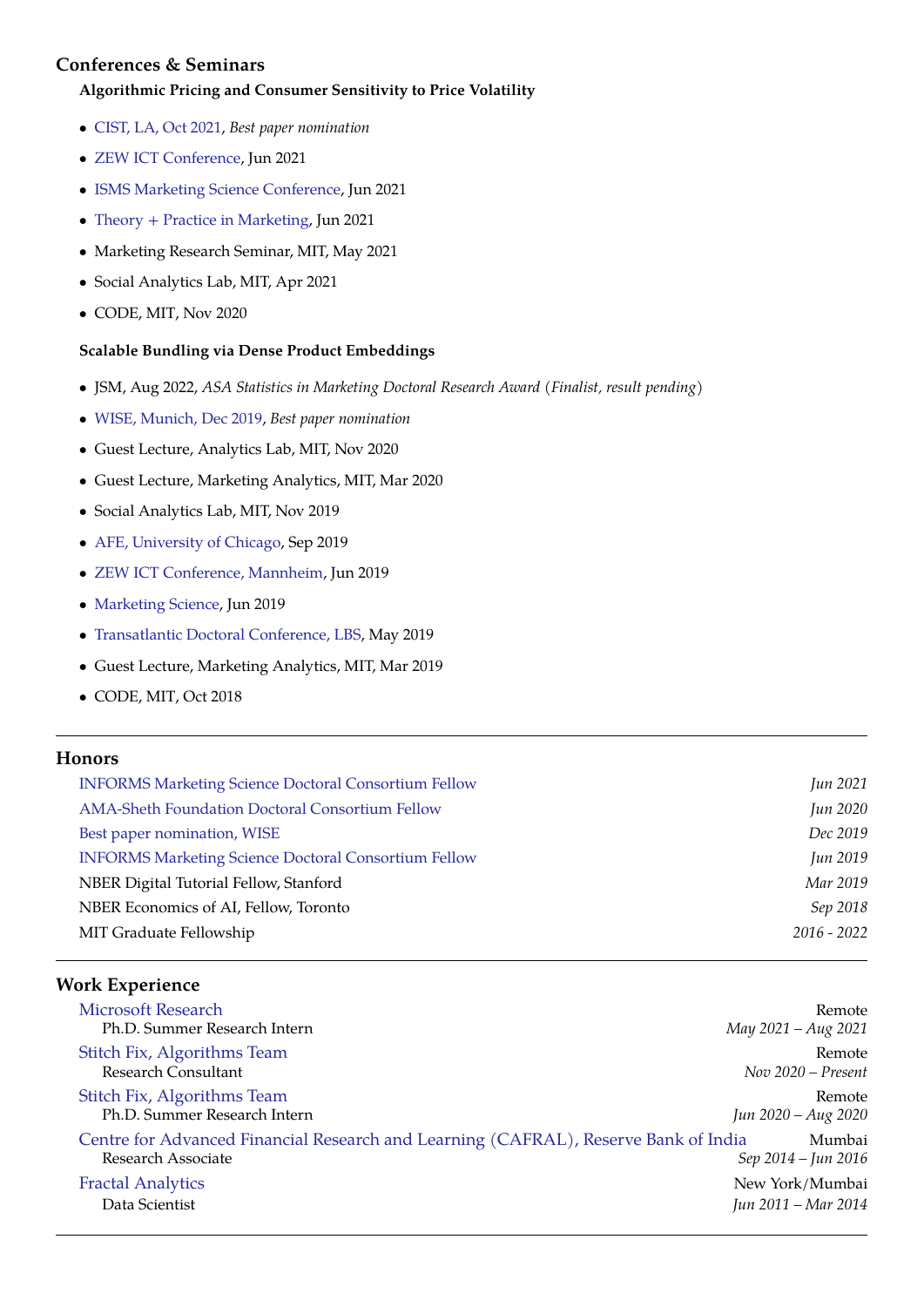## **PhD Coursework**

- **Economics:** Consumer Theory, Game Theory, Decision Theory, Contract Theory, Industrial Organization, Structural Modeling, Statistical Methods, Introductory and Advanced Econometrics, Non-linear Econometrics, Consumer search, Network Analysis, Field Experiments
- **Computer Science:** Advanced Machine Learning, Advanced NLP, Science of Deep Learning, Statistical Learning Theory

**Business:** Analytical Modeling in Marketing, Economics of IT and Digitization, Economics of Ideas, Innovation, & Entrepreneurship, Behavioral Marketing, Power and Negotiation

### **Pre-Ph.D. Research**

[Customer Churn Dynamics: Identifying Drivers of Customer Churn to Predict Subscription Renewals,](http://wcai.wharton.upenn.edu/research/desktop-software-subscription-analysis/) with H. Hariharan, T. Chakravarty, and G. Dixit

Wharton Customer Analytics Initiative

[Rapid Spatial Aggregation,](http://www.springer.com/in/book/9783319203515) with M. Loecher Communications in Computer and Information Science, Volume 499, Springer, 2015

[Predicting Usefulness of Online Reviews,](http://crpit.com/) with S. Upadhyay Proceedings of the 11<sup>th</sup> Australasian Data Mining Conference, CRPIT, 2013

[Crime Analyses using R,](http://www.elsevier.com/books/data-mining-applications-with-r/zhao/978-0-12-411511-8) with A. Sengupta and S. Upadhyay Data Mining Applications with R, Elsevier, 2013

Ensemble of Machine Learners to Predict US Census Mail Return Rates, with S. Godbole and S. Upadhyay  $3^{rd}$  IIMA International Conference on Advanced Data Analysis, Business Analytics and Intelligence, 20 $\bar{1}3$ 

## **Software**

| RapidPolygonLookup, with M. Loecher                                                             | R package |
|-------------------------------------------------------------------------------------------------|-----------|
| Efficient nearest neighbors search for fast allocation of geo-tagged points to spatial polygons | 2014      |

### **Social Good**

Selected as one of the 1000 global leaders by [UNLEASH](https://unleash.org/) to develop high-impact solutions for the UN Sustainable Development Goals *Aug 2017*

Analyzed 30 years of human rights violation data and [identified severe cases](http://www.washingtonpost.com/business/on-it/amnesty-international-considers-using-big-data-to-predict-human-rights-violations/2013/11/22/3f4f1a1e-5388-11e3-a7f0-b790929232e1_story.html) using machine learning for Amnesty International *Nov 2013*

Examined the difference between living wage and minimum wage for food industry employees; with New York Communities for Change *Sep 2013*

Promoted non-formal education among school dropouts in rural areas of Jammu region with Shantineketan Bal Bhawan *Aug – Dec 2008*

### **Data Mining Competitions**

| Liberty Mutual – Fire Peril Loss Cost, rank: 9/634 | 2014 |
|----------------------------------------------------|------|
| See Click Predict Fix, rank: 5/532                 | 2013 |
| See Click Predict Fix – Hackathon, rank: 2/80      | 2013 |
| Yelp Challenge, rank: 3/350                        | 2013 |
| U.S. Census Return Rate Challenge, rank: 7/243     | 2012 |
|                                                    |      |

### **Skills & Interests**

**Areas:** Machine Learning, Causal Inference, Econometrics, NLP, Computer Vision, Computational Social Science Tools: R, Python, Tensorflow, PyTorch, SAS, STATA, SQL, Git, L<sup>AT</sup>FX

**Languages:** Hindi (native), English (fluent), Deutsch (beginner)

**Personal:** [Blogging on R & ML,](http://programming-r-pro-bro.blogspot.in/) Recreational data mining, Playing the violin, Hiking, Aimless wanderings